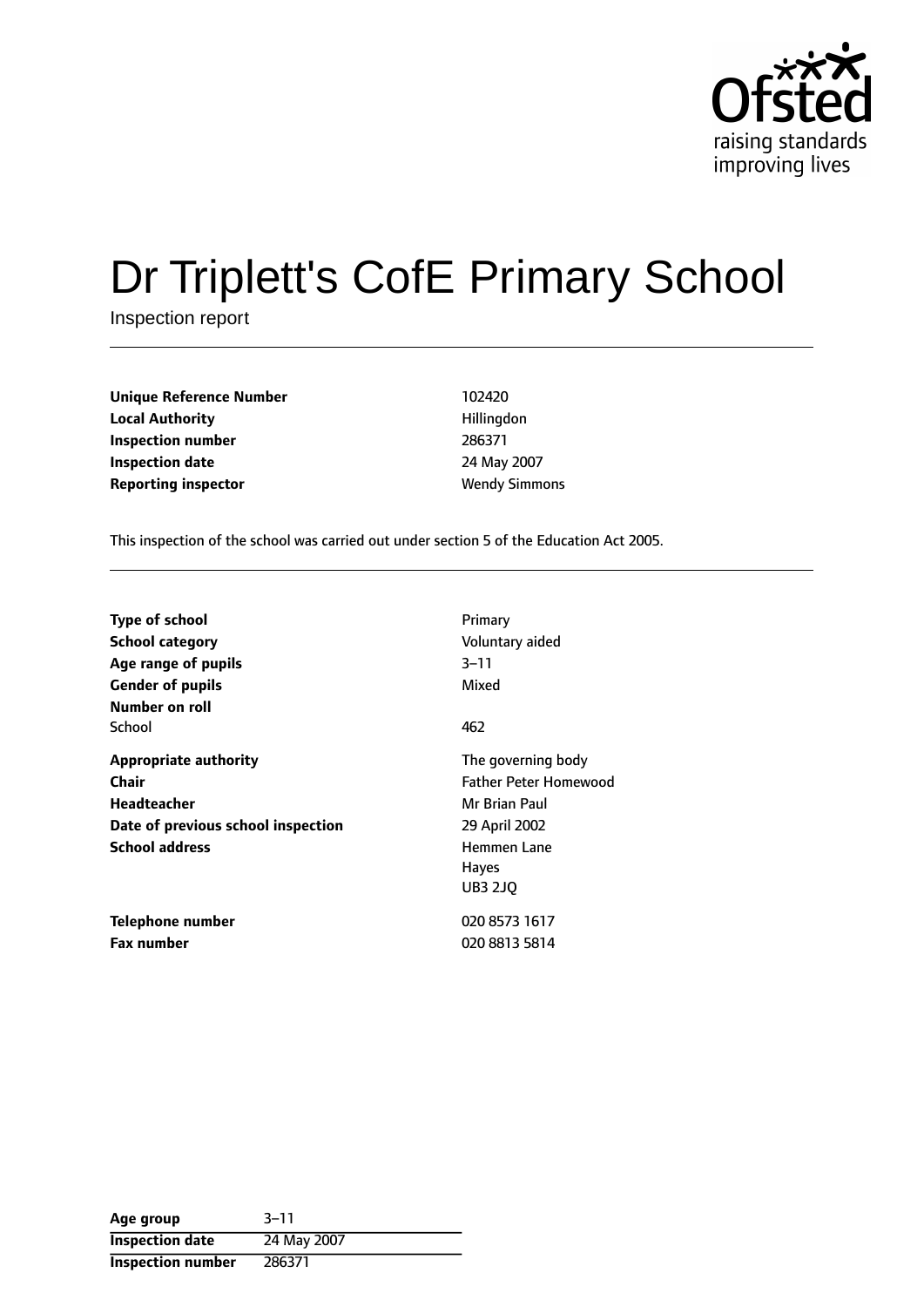.

This document may be reproduced in whole or in part for non-commercial educational purposes, provided that the information quoted is reproduced without adaptation and the source and date of publication are stated.

Further copies of this report are obtainable from the school. Under the Education Act 2005, the school must provide a copy of this report free of charge to certain categories of people. A charge not exceeding the full cost of reproduction may be made for any other copies supplied.

<sup>©</sup> Crown copyright 2007

Website: www.ofsted.gov.uk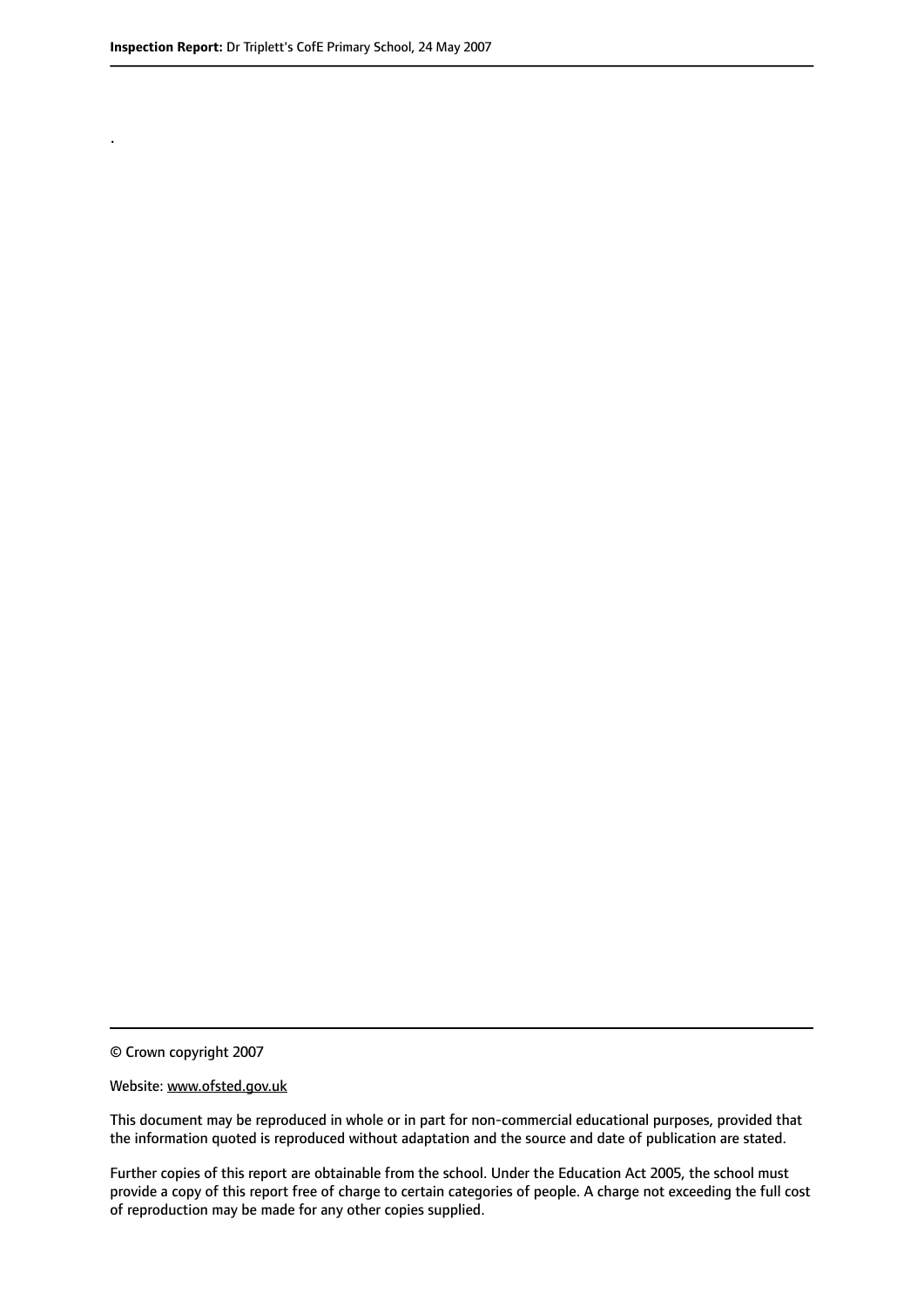# **Introduction**

The inspection was carried out by an Additional Inspector.

#### **Description of the school**

Dr Triplett's is a large and popular urban school close to Heathrow airport. Deprivation is higher than in most schools. Pupils' cultural, religious and social backgrounds are very wide ranging. White pupils make up the largest single group, although half of the school come from many different heritages. Other large groups include Black British, African and Caribbean and pupils from Asian and mixed heritages. A quarter of all pupils speak English in addition to their home language, which is much greater than at the time of the last Inspection. An average proportion of pupils have learning difficulties. The school works in close partnership with many local organisations. The school has the 'Basic Skills Quality Mark' and the 'Healthy Schools' awards.

#### **Key for inspection grades**

| Grade 1 | Outstanding  |
|---------|--------------|
| Grade 2 | Good         |
| Grade 3 | Satisfactory |
| Grade 4 | Inadequate   |
|         |              |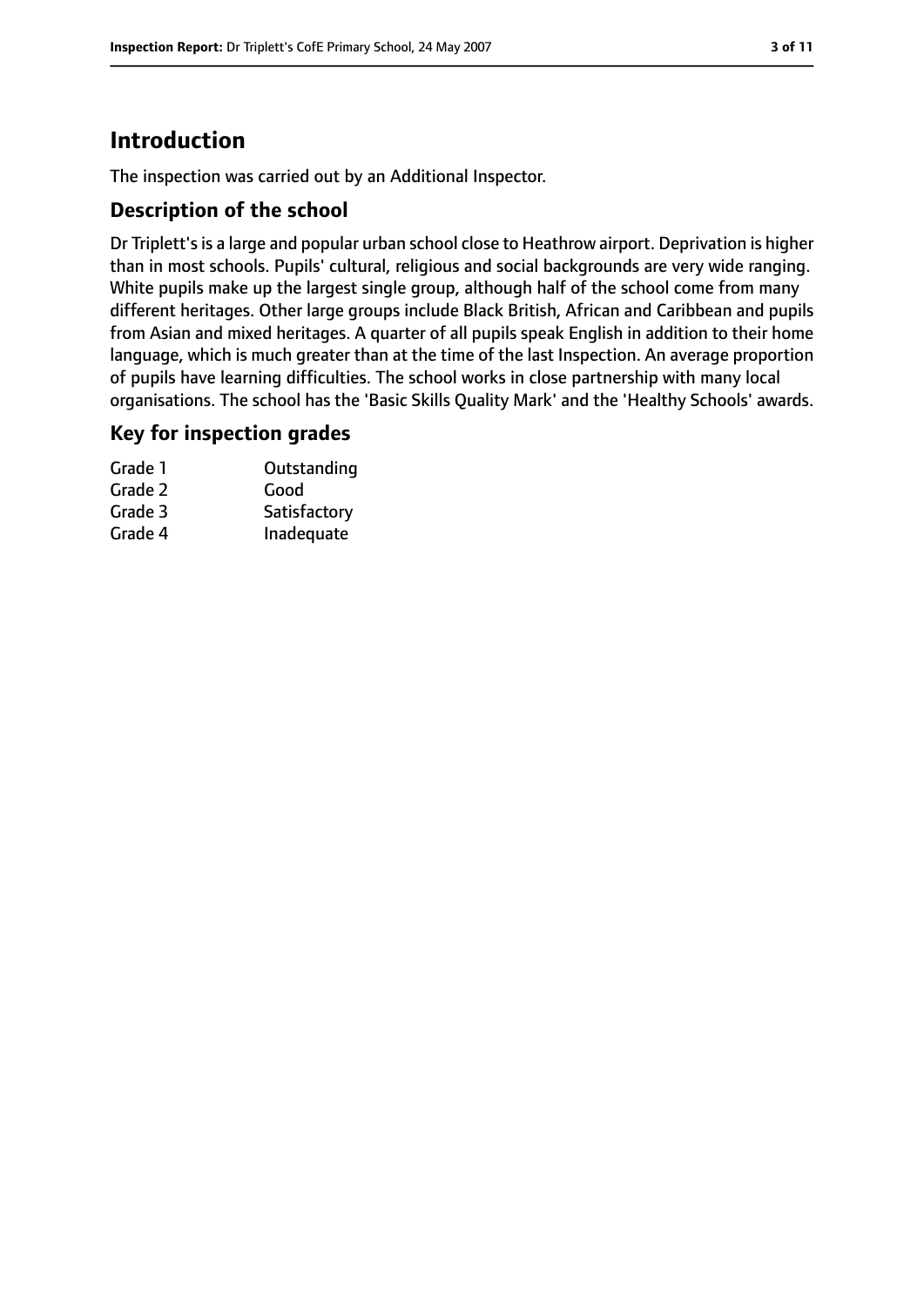# **Overall effectiveness of the school**

#### **Grade: 2**

Dr Triplett's is a good school. A particular strength is pupils' personal development, which is outstanding. In the words of one parent, 'The school findssomething in every child to celebrate'. Pupils' achievement is good. Children make a good start in the Foundation Stage especially in developing their speaking, reading and writing skills. Notably, children gain the social skills that ensure that they can work successfully with others. As pupils move through the school they continue to make good progress. By the end of Year 6, standards are above average.

Good leadership and management ensure that pupils from the many cultural and religious backgrounds are fully included in all aspects of school life and do well in their academic, social and spiritual development. Pupils and parents agree that the school has a warm and welcoming atmosphere. Pupils behave extremely well. The excellent relationships, very pleasant school environment and outstanding resources help pupils to enjoy learning. Pupils know about how to eat healthily and enthusiastically take part in many sports and musical activities. Teaching and learning are good and enhanced by an interesting and varied curriculum. Teachers say, 'It is a real pleasure to teach here' and pupils confirm that their teachers help them to enjoy learning. One said, 'My teachers make the school special, it's the way they teach, they encourage us and explain things when we get stuck'.

The headteacher provides very good and caring leadership and is well supported by all other leaders, managers, staff and governors. They have been particularly successful in developing English, especially for pupils who are learning English as an additional language. Leaders are correctly working to develop mathematics, as they recognise that real life problem-solving activities are underdeveloped. Teachers are working hard to encourage more discussion work in mathematics but there is still room for improvement so that pupils precisely explain and record calculations. The school has a good capacity to improve further.

Parents have great confidence in the school and help their children to make the best of the opportunities provided. One commented, 'I am pleased with the learning....and the school is like a family'. The outstanding partnership with the wider community contributes much to pupils' education. Pupils are well prepared for their future lives, they receive an 'all round' education, develop confidence, show respect for others, and make an outstanding contribution to the community.

## **What the school should do to improve further**

• Provide more real life problem solving activities in mathematics, ensuring that pupils talk about how to solve and write down the steps taken to solve problems.

## **Achievement and standards**

#### **Grade: 2**

Achievement is good because there is a very strong focus on basic skills and pupils' wider personal development. All pupils do especially well in their English work. The school is very inclusive, ensuring that pupils from all backgrounds do equally well. As a result, standards are above average by the end of Year 6. Boys, and pupils from diverse ethnic backgrounds gain higher levels in their work than in many other schools in Britain. Parents agree that their children receive, as one parent noted, 'A good grounding, so that my children are able to adapt to senior school'.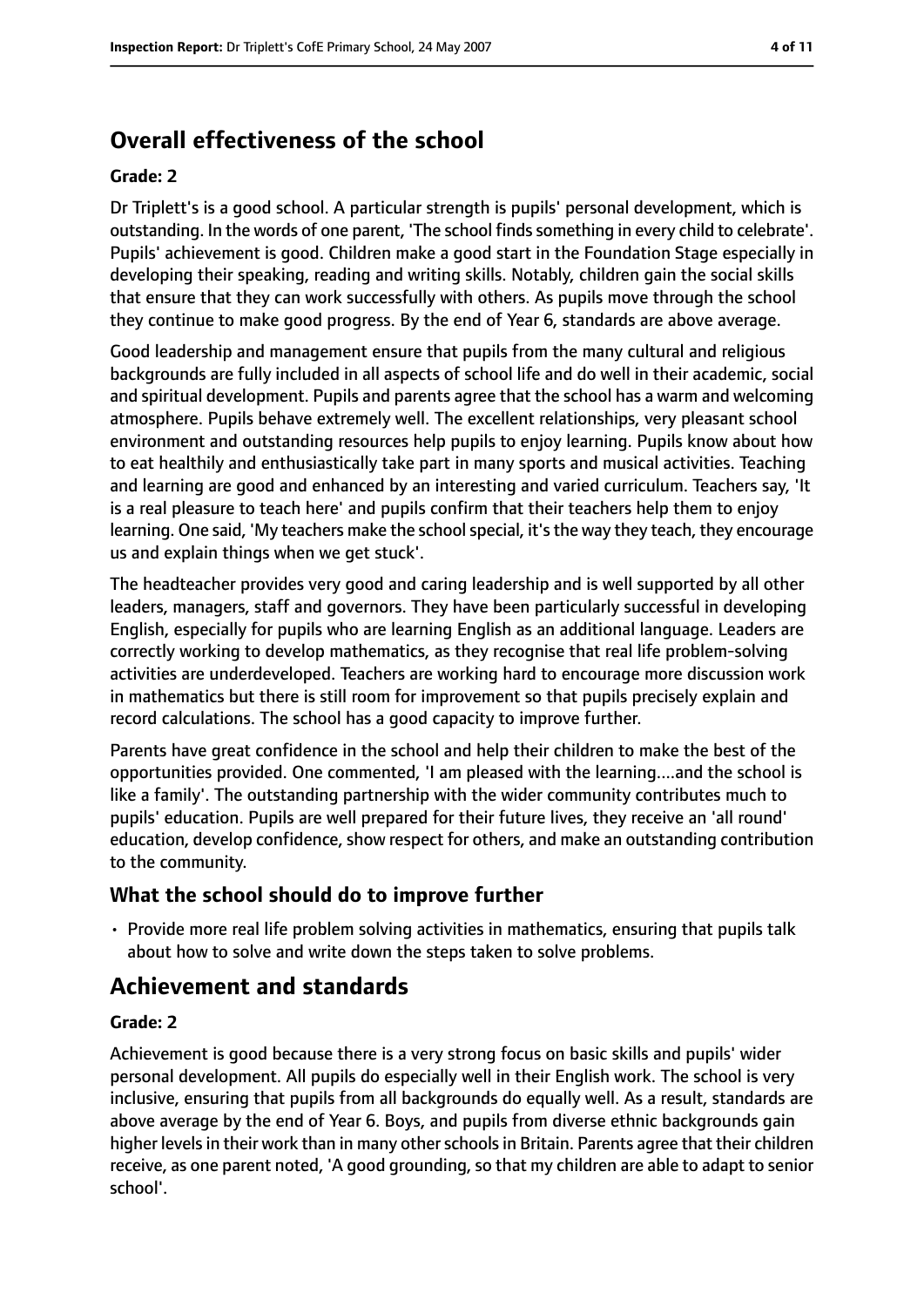When children join the school in the Foundation Stage their abilities are very wide ranging but, because a high proportion are at an early stage of learning to speak English, their attainment islower than would normally be expected. Children make good overall progress and outstanding progress in their personal development and their language and communication skills. Pupils continue to make good progress between Years 1 and 6. Staff are well trained to support pupils learning English as an additional language and this has helped standards to rise for this group of learners. Leaders identified mathematics for improvement and the predicted results for 2007 show that standards are on track to improve on last year's results although mathematical investigation work needs to be developed to ensure that pupils' make the best of their learning.

# **Personal development and well-being**

#### **Grade: 1**

Pupils thoroughly enjoy school and their spiritual, moral, social and cultural education is outstanding. Pupils show respect for the many faiths and cultures which are represented in the school and the wider community. Pupils reflect sensitively and sing well and with feeling in assemblies.

Pupils' behaviour and attitudes are excellent. In the Foundation Stage, children successfully learn to share, concentrate, take turns and cooperate with others. Pupils make further significant progress between Years 1 and 6. Pupils are keen to take responsibility, communicate with confidence and contribute outstandingly well to the community. For example, they were joint winners in the cleanest school in Hillingdon competition and participated in the 'Green Club', winning two conservation awards. As a result, they have helped to make an outstanding school environment. They learn to make sensible choices when choosing healthy meals and snacks and an increasing number of pupils cycle and walk to school and take part in many sports. In particular they enjoy tennis. They said, 'Sport makes you fit and after you have done a sport you are ready for anything'. Pupils' attendance is similar to the national average.

# **Quality of provision**

## **Teaching and learning**

#### **Grade: 2**

Learning is good in the Foundation Stage; children enjoy activities and learn the basic skills well. Throughout the school, teachers plan lessons carefully so that they meet the needs of all pupils well. Interesting resources are used to help pupils understand new things quickly and there are good opportunities for pupils to learn in different ways. High quality support by assistants help children to understand what they are learning. Pupils are responsive and enthusiastic learners, who enjoy working in groups as well as independently. They work hard in lessons and purposeful homework activities contribute to their good achievement. Specialist teaching for sports and music enrich pupils' learning. In English, teachers and assistants have high expectations. For example, the focus on letter sound work, frequent reading activities and high expectations for writing help pupils to gain high standards in English. In mathematics, basic skills are well taught but an over reliance on commercial work sheets prevents pupils from thinking about how to set out their ideas and calculations in their own way.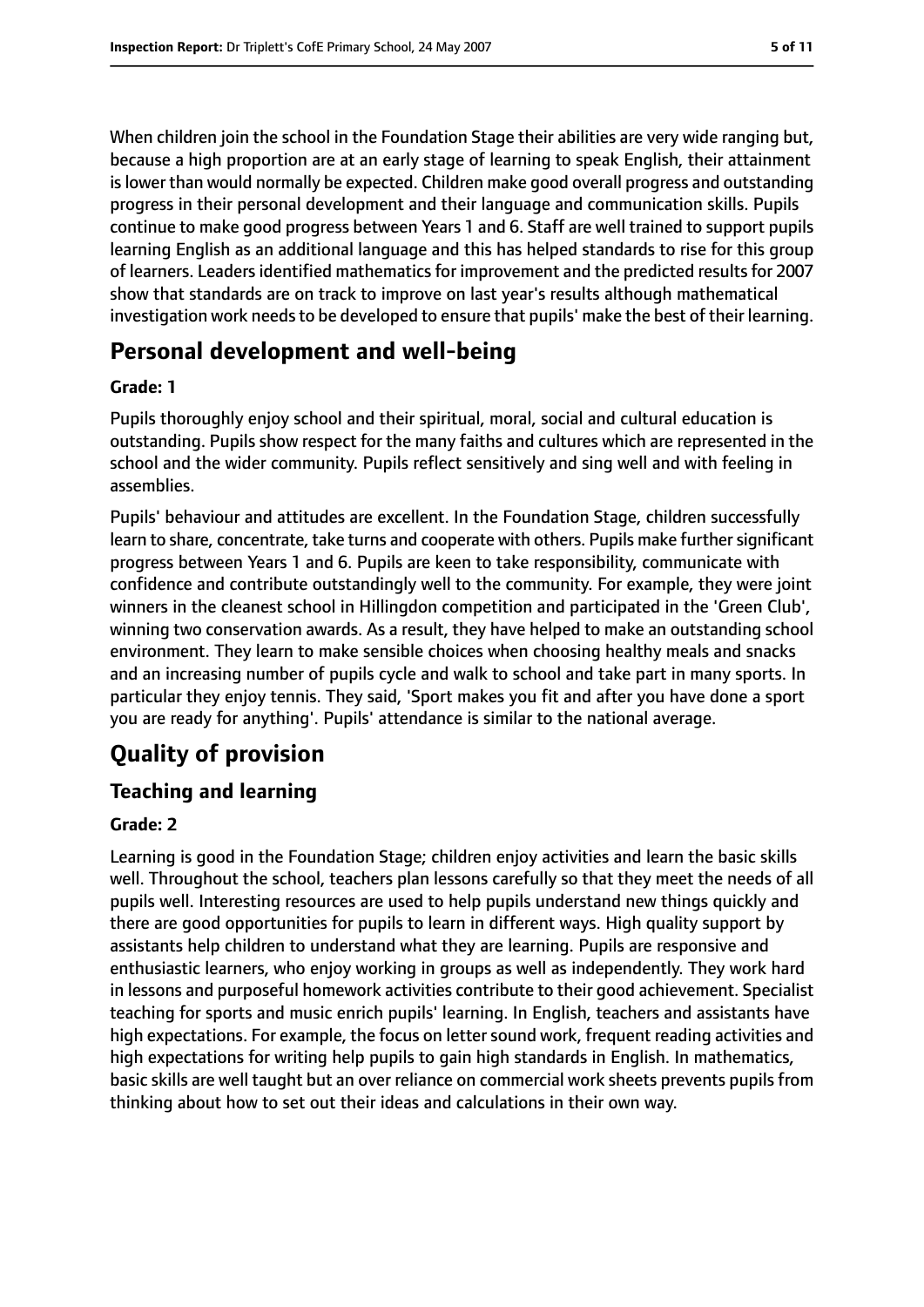## **Curriculum and other activities**

#### **Grade: 2**

The school provides a good and varied curriculum with a good range of visits and extra clubs. As a result, pupils gain important skills for life. The range of sporting and cultural activities is particularly strong. Exercise and the introduction to new hobbies, such as gardening and gymnastics are well promoted. The school has well established links with Hayes Football Club and Hillingdon Academy of Tennis. In the last year the curriculum has been modified to better meet the needs of pupils with learning difficulties and the increased range of 'catch-up' and support activities help pupils to achieve well. Children in the Foundation Stage enjoy a wide range of opportunities to explore things for themselves while also working with adults on focused activities. Healthy eating and how to be safe are especially well promoted through the science curriculum. The school places a strong focus on discussion work in English. This benefits all pupils and especially those learning English as an additional language. Currently the school is working to extend discussion and investigation work in mathematics and pupils value this.

#### **Care, guidance and support**

#### **Grade: 2**

Overall, the school provides good care, guidance and support. Within this, pastoral care is outstanding. Children are sensitively helped to settle in the Foundation Stage and throughout the school, relationships are excellent. There are many opportunities for pupils to explore their worries and emotions. The 'Seasons for Growth' group is especially successful in supporting pupils who have suffered as a result of bereavement, loss or divorce. Very close links with the local Christian church, other religious groups and specialist support for pupils with learning difficulties enhance the care and support given to pupils. Pupils are quickly targeted if they need additional support and value the rewards system as these 'help us to work hard'. Child protection procedures are robust. The school acts on parents' suggestions and has for example taken action to ensure that older girls and boys can change separately for sport.

Pupils receive good overall guidance about how to improve and develop their work. This is strong in English because pupils have very clear targets for development and staff give very good suggestions about how they might develop their work. The marking of pupils' mathematics does not however, give pupils enough guidance in how to develop their thinking and skills. Pupils have group targets but the school recognises that individual targets would be more helpful and is currently developing these.

# **Leadership and management**

#### **Grade: 2**

Leadership is good and the school is well managed. The headteacher has created a hard working, caring and strong Christian ethos, which pupils and parents appreciate. Team work is strong and systems are well structured to ensure that all leaders take responsibility for standards and pupils' progress. Leaders carefully evaluate information about how well pupils are doing and use this to plan activities and support programmes to ensure that pupils make good progress. As a result, standards are improving steadily. Leaders have a clear vision for the school and have put together an ambitious improvement plan, although they have been inclined to focus on too many aspects at once and this reduces the impact of their work on the key priorities. Nonetheless, Governors give good support and know the school well. They have been very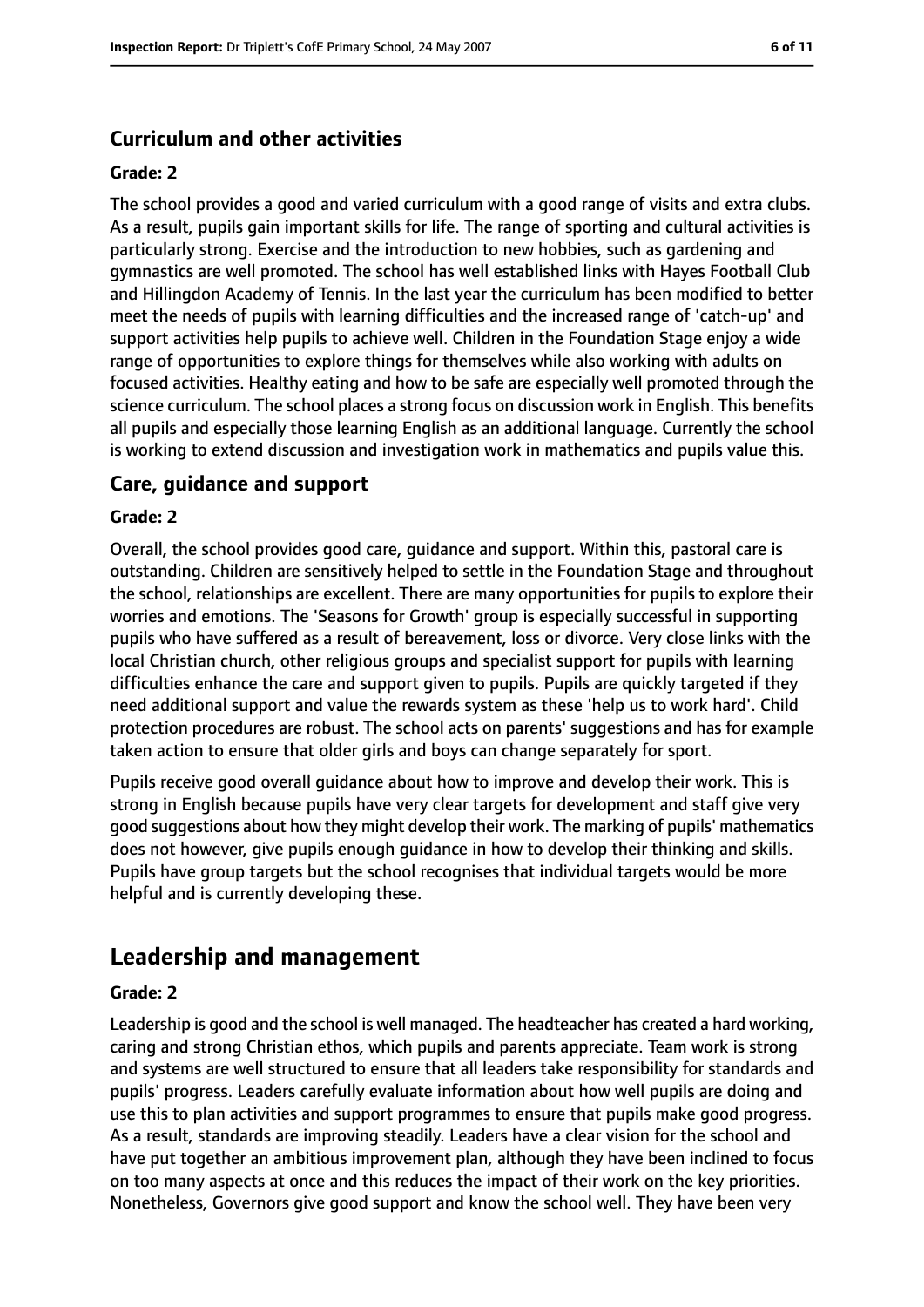active in guiding improvements to the accommodation and by helping pupils to adopt healthy and safe lifestyles.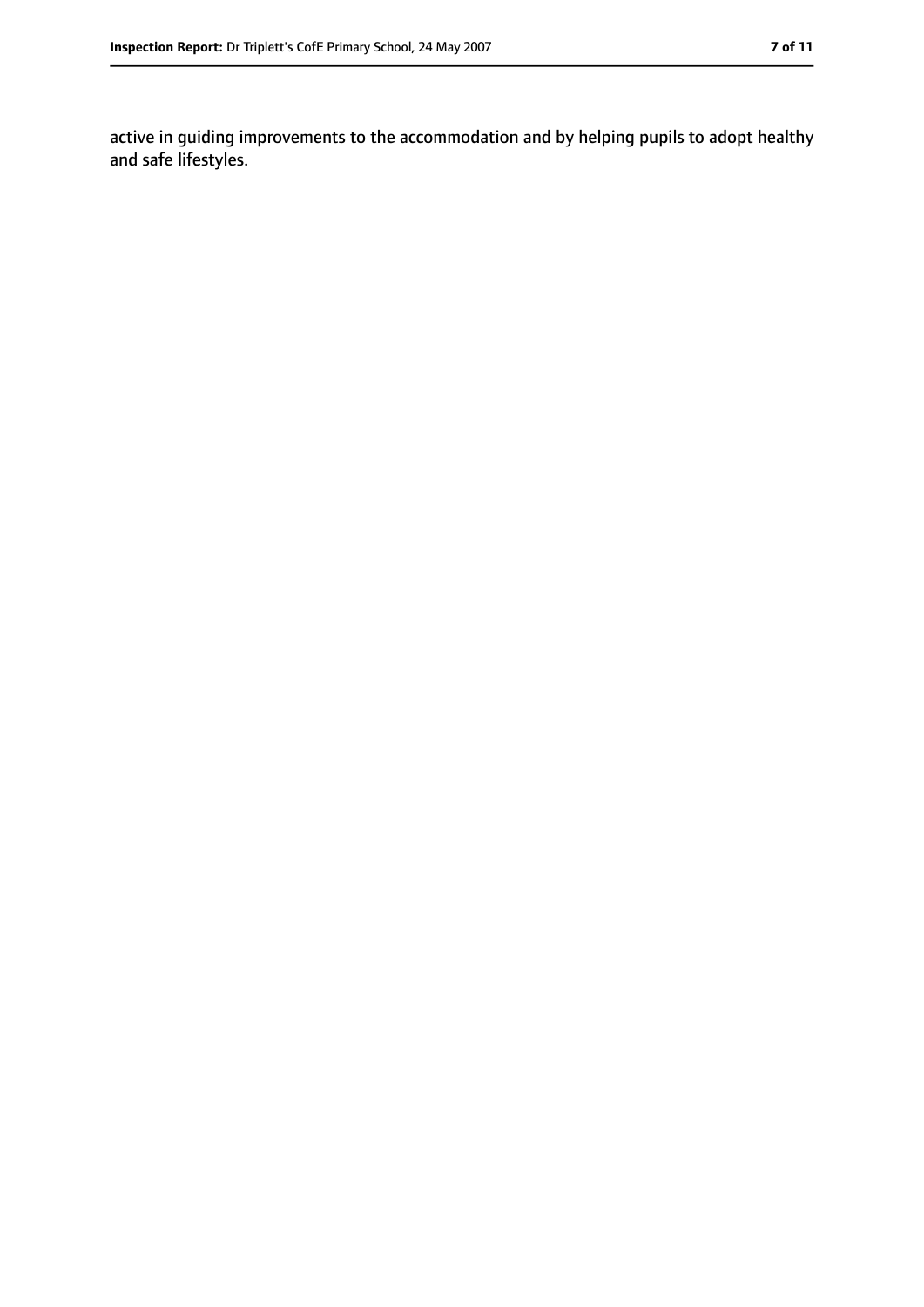**Any complaints about the inspection or the report should be made following the procedures set out in the guidance 'Complaints about school inspection', which is available from Ofsted's website: www.ofsted.gov.uk.**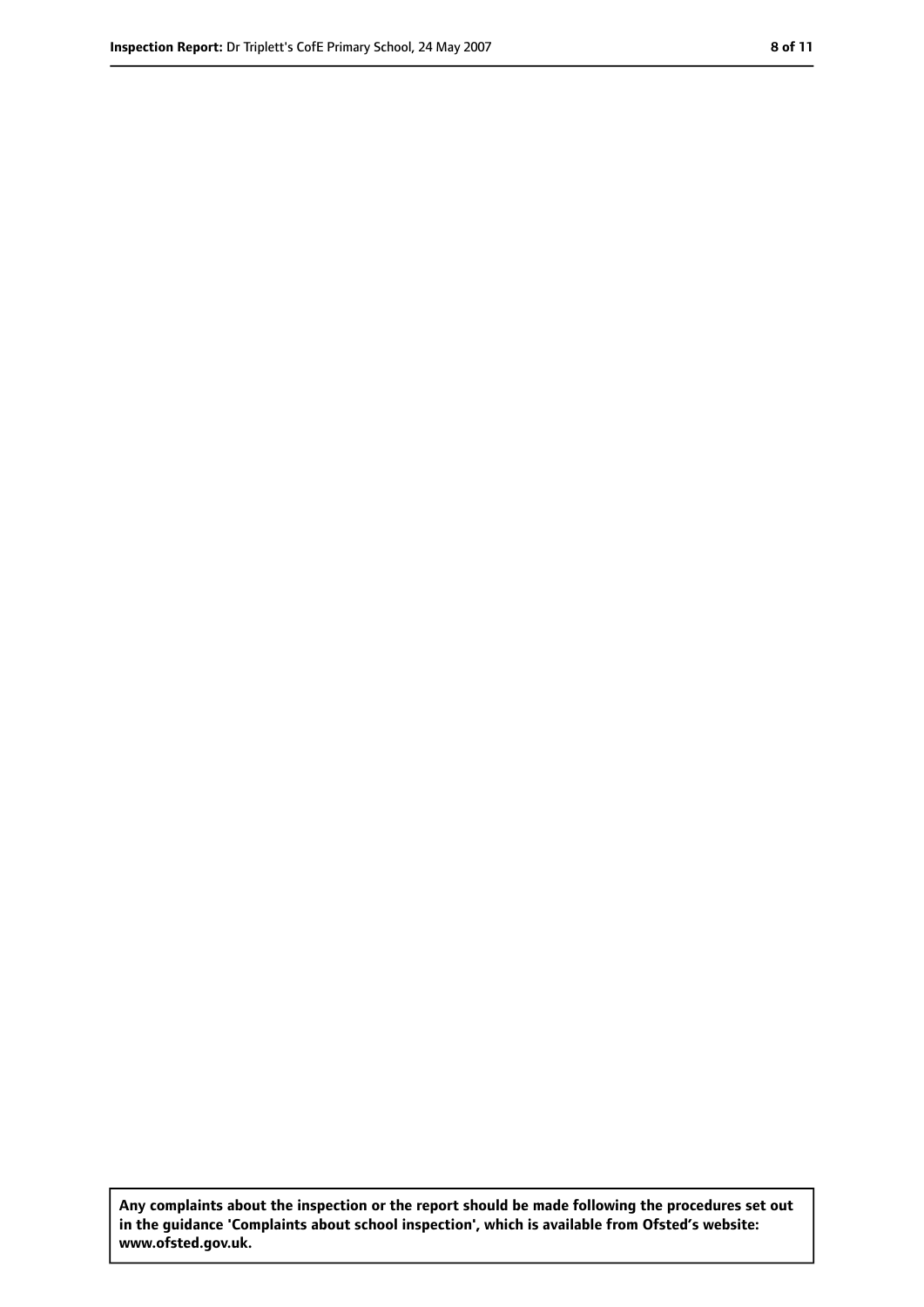#### **Annex A**

# **Inspection judgements**

| Key to judgements: grade 1 is outstanding, grade 2 good, grade 3 satisfactory, and grade 4 $\,$ | <b>School</b>  |
|-------------------------------------------------------------------------------------------------|----------------|
| inadequate                                                                                      | <b>Overall</b> |

## **Overall effectiveness**

| How effective, efficient and inclusive is the provision of education, integrated<br>care and any extended services in meeting the needs of learners? |     |
|------------------------------------------------------------------------------------------------------------------------------------------------------|-----|
| How well does the school work in partnership with others to promote learners'<br>well-being?                                                         |     |
| The quality and standards in the Foundation Stage                                                                                                    |     |
| The effectiveness of the school's self-evaluation                                                                                                    |     |
| The capacity to make any necessary improvements                                                                                                      |     |
| Effective steps have been taken to promote improvement since the last<br>inspection                                                                  | Yes |

## **Achievement and standards**

| How well do learners achieve?                                                                               |  |
|-------------------------------------------------------------------------------------------------------------|--|
| The standards <sup>1</sup> reached by learners                                                              |  |
| How well learners make progress, taking account of any significant variations between<br>groups of learners |  |
| How well learners with learning difficulties and disabilities make progress                                 |  |

## **Personal development and well-being**

| How good is the overall personal development and well-being of the<br>learners? |  |
|---------------------------------------------------------------------------------|--|
|                                                                                 |  |
| The extent of learners' spiritual, moral, social and cultural development       |  |
| The behaviour of learners                                                       |  |
| The attendance of learners                                                      |  |
| How well learners enjoy their education                                         |  |
| The extent to which learners adopt safe practices                               |  |
| The extent to which learners adopt healthy lifestyles                           |  |
| The extent to which learners make a positive contribution to the community      |  |
| How well learners develop workplace and other skills that will contribute to    |  |
| their future economic well-being                                                |  |

## **The quality of provision**

| How effective are teaching and learning in meeting the full range of the<br>learners' needs?          |  |
|-------------------------------------------------------------------------------------------------------|--|
| How well do the curriculum and other activities meet the range of needs<br>and interests of learners? |  |
| How well are learners cared for, guided and supported?                                                |  |

 $^1$  Grade 1 - Exceptionally and consistently high; Grade 2 - Generally above average with none significantly below average; Grade 3 - Broadly average to below average; Grade 4 - Exceptionally low.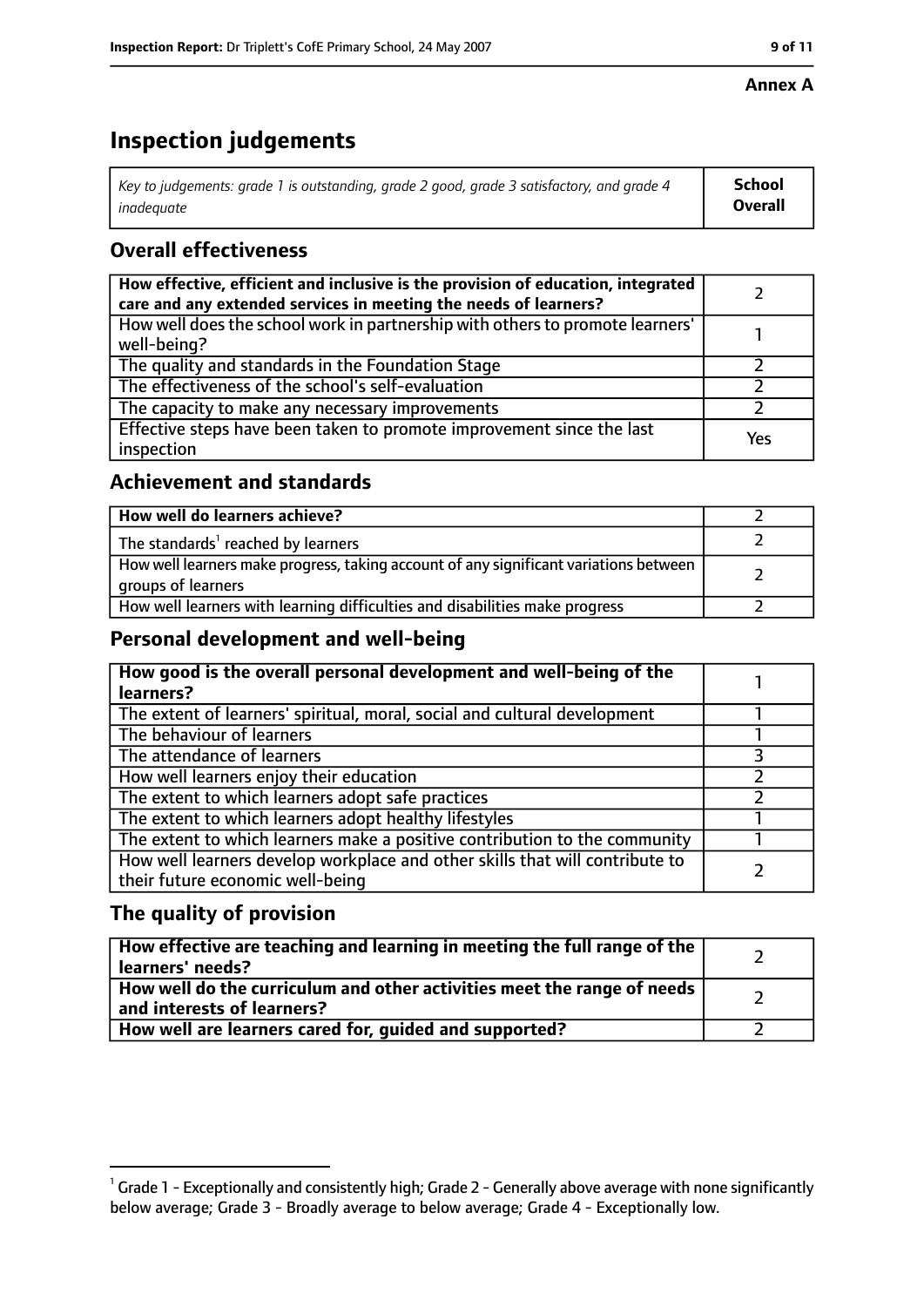# **Leadership and management**

| How effective are leadership and management in raising achievement<br>and supporting all learners?                                              |           |
|-------------------------------------------------------------------------------------------------------------------------------------------------|-----------|
| How effectively leaders and managers at all levels set clear direction leading<br>to improvement and promote high quality of care and education |           |
| How effectively performance is monitored, evaluated and improved to meet<br>challenging targets                                                 |           |
| How well equality of opportunity is promoted and discrimination tackled so<br>that all learners achieve as well as they can                     |           |
| How effectively and efficiently resources, including staff, are deployed to<br>achieve value for money                                          |           |
| The extent to which governors and other supervisory boards discharge their<br>responsibilities                                                  | 7         |
| Do procedures for safequarding learners meet current government<br>requirements?                                                                | Yes       |
| Does this school require special measures?                                                                                                      | <b>No</b> |
| Does this school require a notice to improve?                                                                                                   | No        |